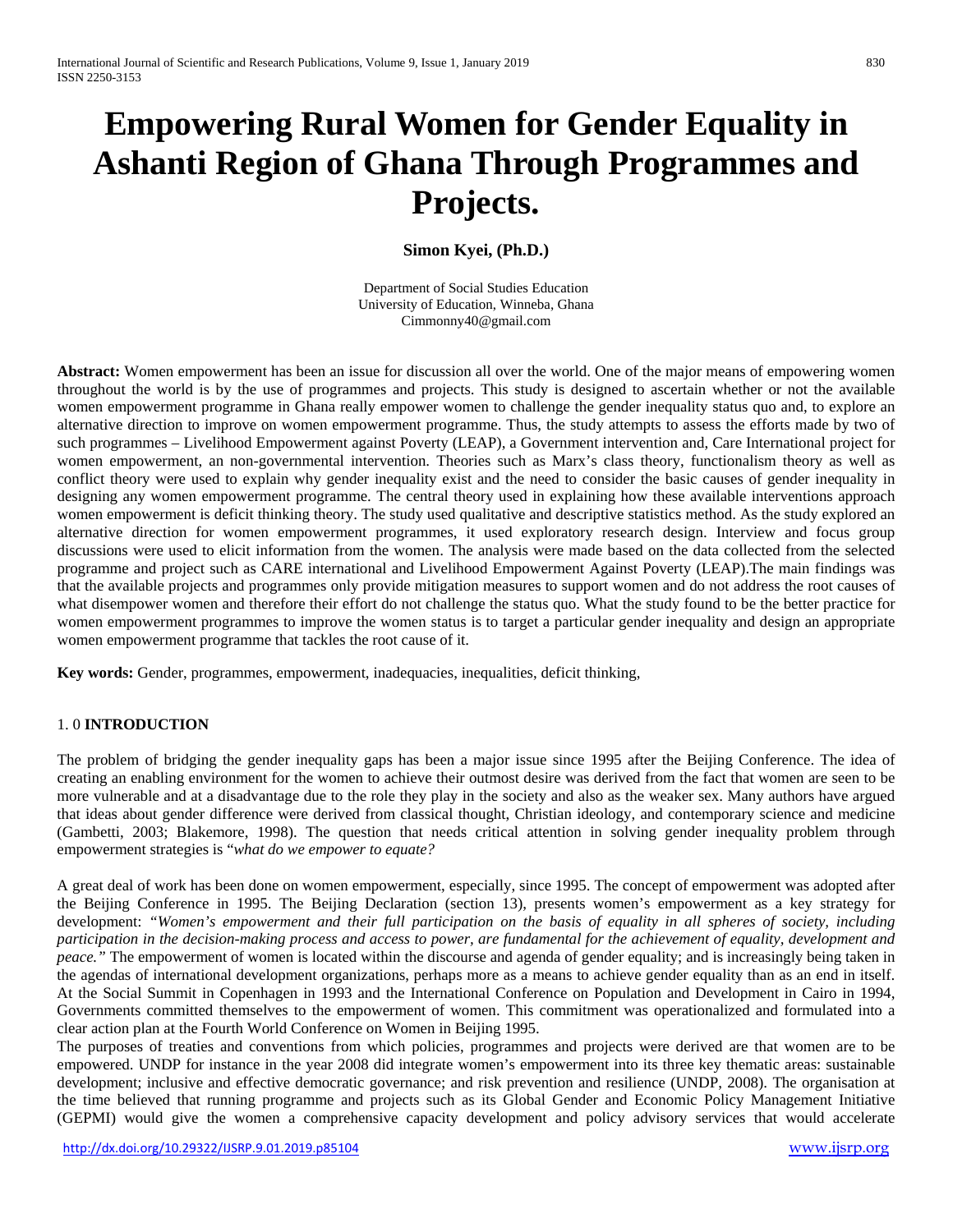achievement of the Millennium Development Goals (MDGs) by making economic policies and poverty reduction strategies deliver results equitably to women and men. A new approach to women empowerment and Gender equality was adopted by UNDP in 2008 through to 2011*.* Another Gender Equality Strategy was put in place again in 2014. With this new strategy, UNDP is now ensuring that gender equality and the empowerment of women are integrated into every aspect of its work to support countries to eradicate poverty and reduce inequalities and exclusion (UNDP, 2014).

Differences in understanding of women empowerment to different empowerment agents creates various forms of definitions and means of empowering the women throughout the world. To some people, empowerment is *obscenity* – "it has been said that empowerment is like obscenity, you don't know how to define it but you know it when you see it" (Stranberg, 2001cited in Ridgeway 1997). An NGO Activist has been quoted by Batliwala (1994) to have said that no one has been able to define empowerment clearly therefore it gives a breathing space to work it out till its logical meaning. Rappaport (1987) points out that to *empower* is to enhance the possibilities for people to control their own lives.

UN Human Development Report (1995) also stresses that empowerment is about Participation. For Oxfam, empowerment is about challenging oppression and inequality for equity (Oxfam, 1995). Feminist activists has been quoted to have stressed that women's empowerment should lead to the liberation of women from false value systems and ideologies of oppression. It should lead to a situation where each one can become a whole being regardless of gender, and realization of one's fullest potential to construct a more humane society (Batliwala, 1994: 131).

It appears the most frequent approach to women empowerment problem is by the use of either a programme or a project. A *programme* is defined here to mean a group of related *projects* managed in a coordinated way to obtain benefits not available from managing the *projects* individually. The programmes and projects are not used interchangeably in this paper. There are number of measures being taken by the existing women empowerment programmes in Ghana such as REP (Rural Enterprises Programme) NGOs, (such as CARE International) and LEAP (Livelihood Empowerment Against Poverty) and many others found in the study area, as well as many other empowerment programmes in Ghana (Handa et al, 2013). Some of these measures are women advocacy and skill training in nature. Also, there have been income generating-activities at the various levels both individually and collectively (Awumbila, 2001; Tsikata, 2001). Other measures include promoting women decision making and participation in local, regional and national politics. All these measures have one way or the other pushed some women to make some marginal gains. From the question asked earlier, " what do we empower to equate" if our empowerment programme is to solve gender inequality problem, then the main problem to address in this study is that, *were women in Ashanti Region of Ghana empowered to challenge the status quo as they received the programmes or projects interventions?*

#### *The study is therefore designed to:*

- 1. Assess the extent to which the available women empowerment programmes and projects such as Leap and Care international's women empowerment programmes empower the poor rural women in the informal sectors of Ashanti Region of Ghana to challenge the gender inequality status quo.
- 2. Establish an alternative direction for women empowerment programmes and projects that would ensure the development of the potentials of rural women to bridge the inequality gaps for socio-economic development.

# **2.0 Literature Review**

It is believed that gender comes about as the society defines the role of men and women (Risman, 2004). Role definitions among females and males have created inequalities and social classes between men and women in the society and that it has led to women subordinations to men (Lorber, 1994). Awumbila, (2001) stated that there is power inequality in gender relations to the disadvantages of the woman. To be able to understand why women need to be empowered, the concept of inequality needs to be understood. The main basic issue that needs to be examined in dealing with societal settings (as they create inequalities) is the question of why inequality exists in our societies. Thus, various social theories were employed to provide different perspectives of gender inequality and its solution, women empowerment. Marx's class theory; functionalist; Conflict theory, and cognitive theory were employed to explain gender inequality as social construct and point out how women become less empowered. On the other hand, it appears that available programmes and projects in Ghana consider rural women's deficiencies as a basis in designing the interventions needed to empower women hence, the review of deficit thinking theory.

#### **2.1. The concept of gender inequality**

Marx's class theory rests on the premise of class struggles. According to the theory as explained by Edward (1983) Marx meant that in every known human society there has been a fundamental division between two broad social groups, the exploited and the exploiter.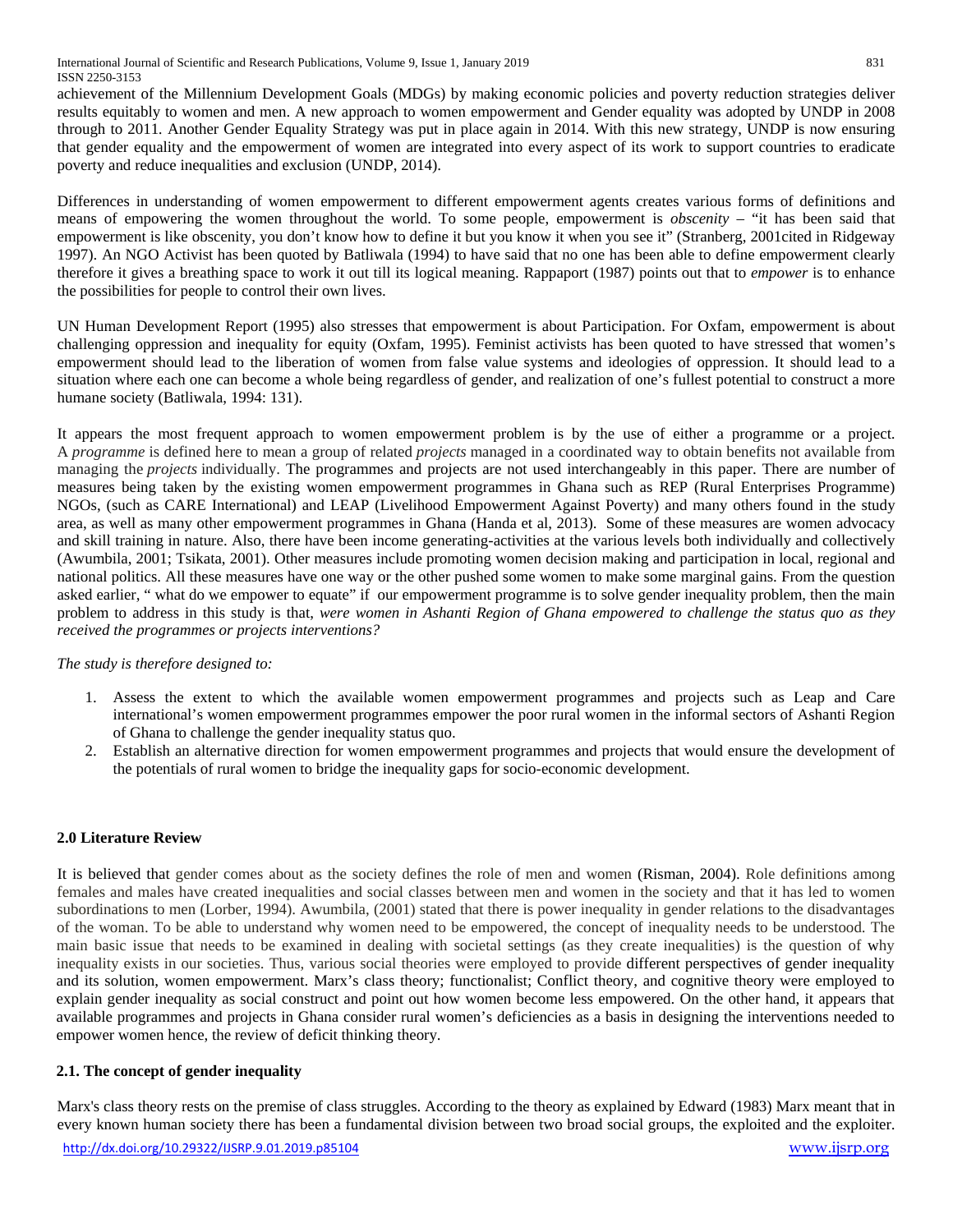Theorizing power struggling in gender from Marx's class theory point of view, men represent the control class as the women occupy the controlled class. As many scholars and gender activists have stated, we are living in a *patriarchal society.* Viewing society as fairly balanced system that has parts which interrelate, the functionalist or order theorist asserted that society is a system of interconnected parts that work together in harmony to maintain a state of balance and social equilibrium for the whole. According to Anderson and Taylor (2009), functionalism interprets each part of society in terms of how each contributes to the societal stability as part organized to fill different needs and has consequences for the form and shape of society. Functional arguments are summarized as follows:

- Society has system of interconnected parts that come together in harmony to maintain the state of balance and social equilibrium
- Certain positions are more important to the society and require special skills  $\bullet$  Only few people in the society such as men, have these special skills
- Only few people in the society such as men have these special skills
- Those with these skills need to be compensated with the additional reward
- The result is the social inequality (Dye, 1996).

In effect, inequality is essential in getting people to work harder in a more difficult jobs that require special skills (Dye, 1996). The inevitability of inequality in the society is best explained by Conflict theorists. This sociological approach does not look at how social structures help society to operate as in functionalism, but instead looks at how social patterns can cause some people in the society to be dominant, and others to be oppressed. These theorists argued that those who are given the most reward and influential position are able to apply the greatest power resources they possess. Conflict theorists argue that there are no assurances that the most qualified individuals will actually occupy key societal roles. This interpretation of conflict theory also leads to the idea that men cannot be trusted to give power to women because this gift would conflict with their inherent nature (Bruegal, 1979). Another example is seen in Althusser's (1971) Concept of Repressive State Apparatus which suggests that as police and armed forces are used as factors to maintain law and order in a state, by extension, as stated by Liversey and Lawson (2008) suggests that if the society is fundamentally unequal and the work of police and armed forces is to uphold the law and order, their behaviour simply seek to maintain the existing unequal social order. Conflict theory has been used by feminists to explain the position of women in the society. Feminist conflict theorists such as Bruegal (1979) argued that women have traditionally been oppressed so that men could benefit from positions of power, wealth, and status.

#### **2.2. Deficit Thinking as a Model for Women Empowerment programmes**

Deficit thinking, according to Valencia (1997) is an endogenous theory suggesting that some group of people (such as women) lack power due to deficiencies or deficits. Valencia (1997) was with the view that genetics, culture, class and familial socialization have all been postulated as the sources of the alleged deficits. Deficit thinking theory as applied to social class classification, refers to the notion that the programme and project implementers as women empowerment agents automatically make assumption that their beneficiaries – women, are less powerful such as earning low income, attaining low education or not at all; are more vulnerable than men, and inferior to men, and therefore needs to be empowered (Gorski, 2008; Valencia, 1997; Ryan, 1971). By extension, what renders these women into such status is not the major concern of the empowerment programme agents but they are only interested in measures to help the situation. The implication of such posture of these women empowerment agents – programme or project implementers, is top-down development approach, a developmental model that force the programme on the beneficiaries.

#### **2.3 The Root Causes of Women Disempowerment**

Fundamentally, women are disempowered by processes and social interactions. The central point explained by many authors is discriminations that occur from childhood, organisational settings and hierarchical gender inequality (Acker, 2006; Figart, Mutari, and Power 2002; Pierce, 1995; Adkins 1995). Women also get disempowered through status expectation, cognitive biases and resources control (Haselton, Nettle, and Andrews, 2005). Solutions to what disempower women can be summarised by the statement made by Ridgeway, (1997). Ridgeway, (1997) who asserted that if women are disempowered through processes and social interactions, then our approach to empowering women must deal with both organisational and socialization processes to compensate the women in such a way that women will not be *worst off* due to the disadvantages these processes put them into.

From the literature reviewed, it was established that society fuels inequalities. And, as the available programmes and project adopt deficit thinking model approach in addressing inequality through empowerment, one would accept the criticism made by Swadener and Lubeck (1995) that the deficit thinking approach is unreasonably simplistic, grounded in classism and therefore can establish that there exist a gap between what the programmes offer in relation to clients' needs. The missing link in literature is therefore the fact that there is no enough literature to show how these programmes or projects could empower women to challenge the status quo of gender inequalities.

#### **3.0 Procedure and Data Collection Method**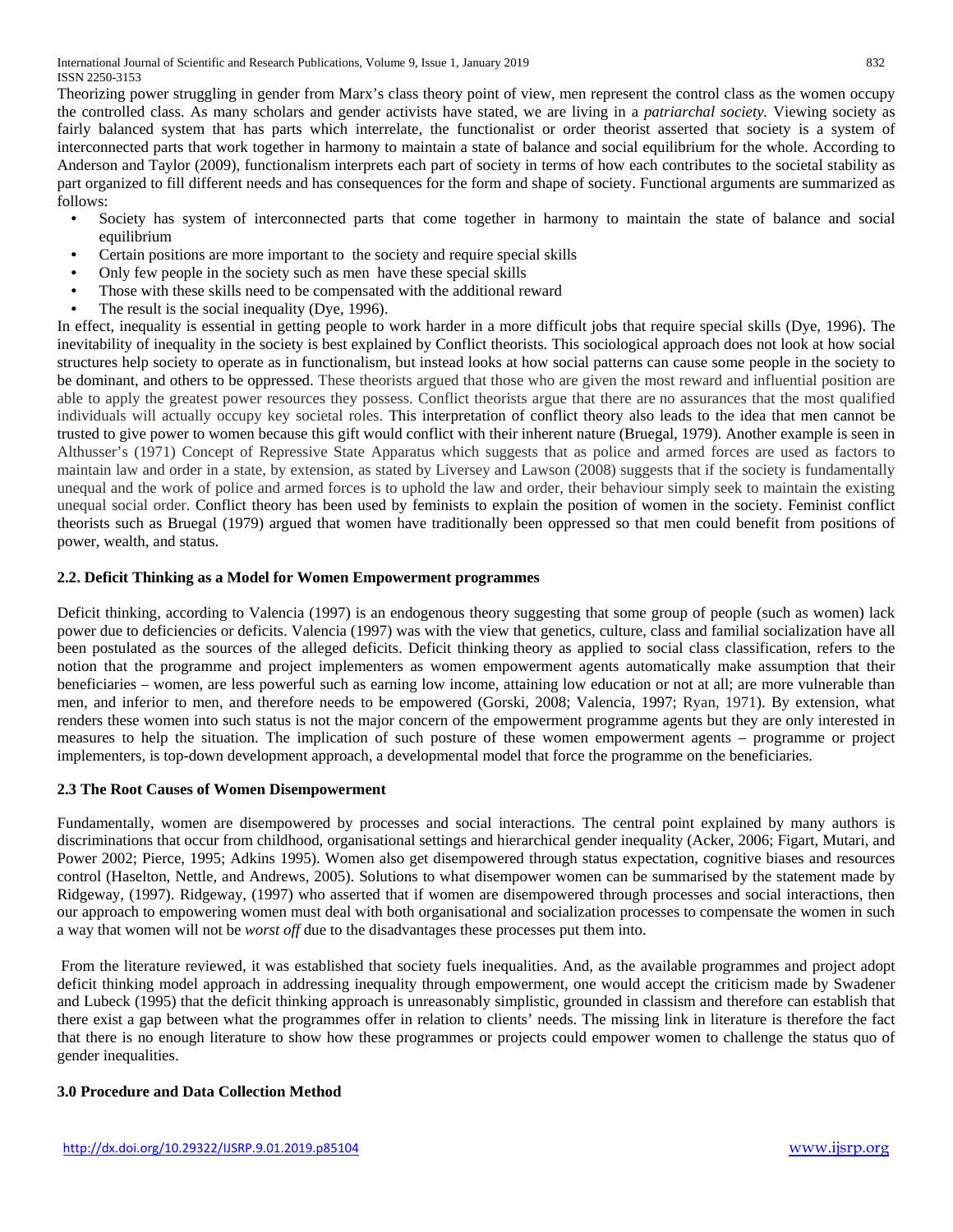This study uses exploratory research design and, qualitative and descriptive statistics methods in data collection and analyses. The qualitative data derived from the respondents as I visit them, through the use of interview and focus group discussion (for women respondents) and questionnaire (for institutions and programme implementers) were expressed and analysed in words (Twumasi, 2001; Brown, 1996). However, there were few descriptive statistics presented in basic tables, diagrams and percentages. Both secondary and primary sources of data were used. The secondary materials include national reports and policies on gender issues, and documentation on women empowerment related projects and programmes. Livelihood Empowerment against Poverty (LEAP) and CARE International empowerment project were respectively consulted for both primary and secondary data.

#### **3.1 Population and Sample of the Study**

The population for this study comprises rural women who were beneficiaries of LEAP in Amansie West District and Asokore Mampong Municipal, and Care International clients in Amansie West all in Ashanti Region of Ghana. Specifically, Care clients covered include those in informal sector such as farmers, traders, and seamstresses. In all, a total of 83 women were randomly selected from about 805 women representing 10% of the population. Two groups were identified from the 83 respondents to engage in focus group discussion. Each group was made up of maximum of 10 members from each district. Interview was used in soliciting information from the 83 programme beneficiaries. A large number of 83 women respondents were interviewed in order to ascertain the impact the programmes or projects selected have on different group beneficiaries. The number is also huge (for qualitative study) because the study was involved with two interventions and each involved sizable number of respondents. The focus group discussion was also used to have fair assessment on how the groups were formed and how each group member was either benefiting or not from the intervention they been receiving. Non-probability sampling (purposive) was adopted to select the empowerment agents which include

### **3.2 Data Analysis**

The analysis was connected to data collection as a field note book was used to capture any important issue that was necessary for the study and meanings were given to each issue raised. The analysis was done manually. The key issues were presented in tables, chart, diagrams and others.

#### **4.0 LEAP and CARE International women's Empowerment Efforts**

Livelihood Empowerment against Poverty (LEAP) as a National programme and, CARE International, as an NGO which also has 'Cocolife empowerment project' are the two woman empowerment programme and project assessed.

#### **4.1 Care International's Projects for Women Empowerment**

In 2015, Care International – Non-Governmental Organisation, reviewed its strategy of development and added women empowerment as an integral part in order to make development a whole. The NGO's (CARE) strategic plan for empowering women is based on how it defines women empowerment. CARE's operational definition for women empowerment is through the concept of *Agency*. This agency was explained to mean improvement of individual and collective well-beings. It entails increase in knowledge, wealth, change in attitude and, provisions of good structures and conducive environment for the betterment of women's lives. This definition links itself to the word 'agency'. CARE activities and strategies reviewed are more of 'power to' than the 'power from within' (Rowland, 1997). Their interventions help the women to create wealth, and have knowledge about the existing institution that can help women to resist women oppression and control. However, the other aspect of agency which UNDP (2014) placed emphasis on such as agency to use rights, capabilities, resources and opportunities to make strategic choices is not seen in CARE's definition of women empowerment which guides CARE for its intervention.

The office of CARE did indicate that CARE links up with BAC and Ministry of Food and Agriculture (MOFA) to help women to acquire skills to create wealth and have access to financial resources. The effective use of resources which these rural women need to acquire such that they can make strategic choices and decisions is however missing from CARE's interventions. This is evident in the presentation below.

CARE International as an NGO, has a project called CocoaLife which has five pillars. These pillars include; livelihood programmes that have projects such as Women Extension Volunteer (WEV) and, Village Savings and Loans Association (VSLA). Other pillars include farming; community and, youth and environment. These pillars are intended to empower women economically, socially and politically. For the purpose of this study, only VSLA and WEV were considered.

# **4.1.1 CARE International's Economic Empowerment Strategy**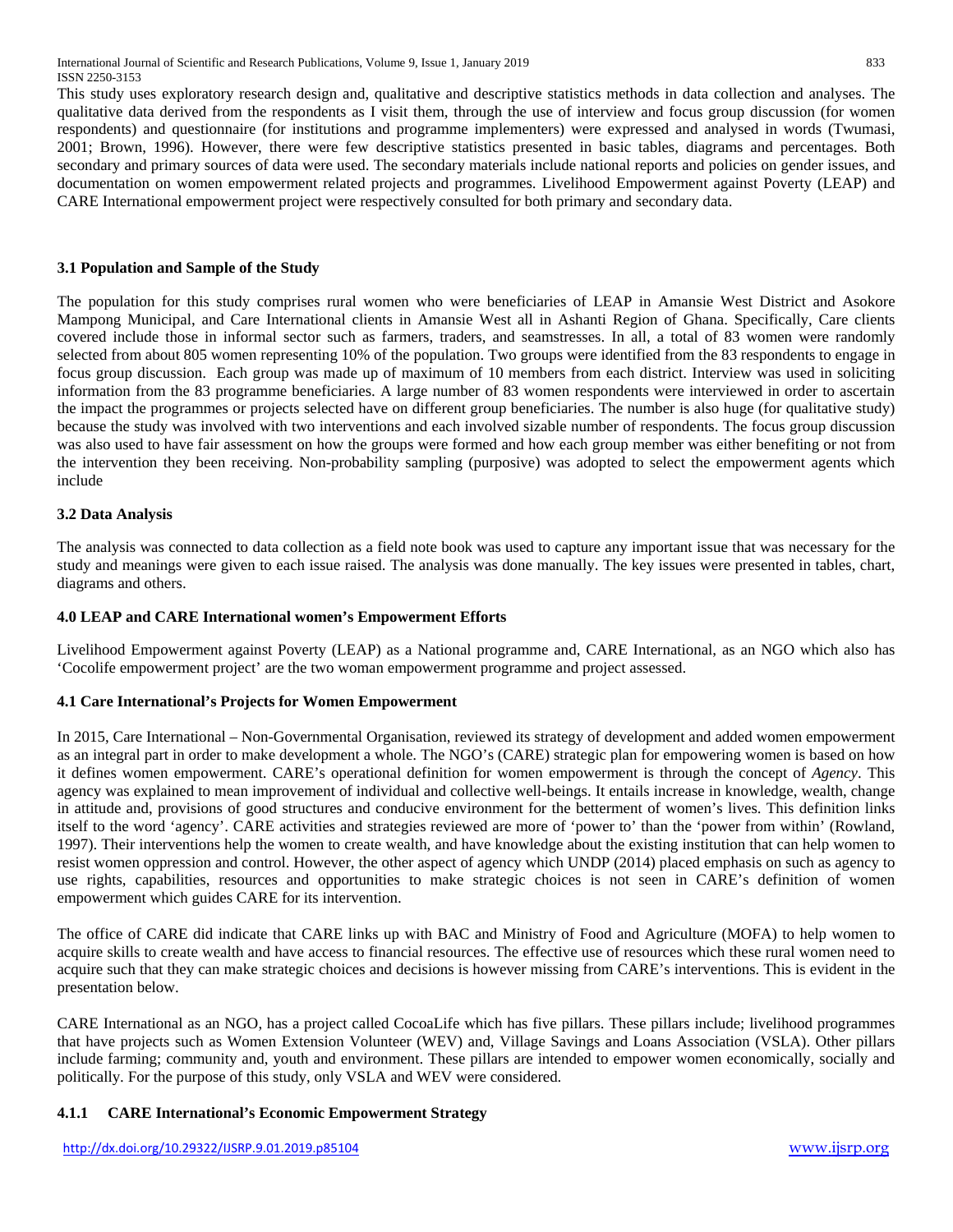There are two key projects in the Care's programme that seek to drive women economic empowerment in the study area. These pillars are Village Savings and Loans Association (VSLA) and, Women Extension Volunteers (WEV). Under village Savings and Loans Associations, CARE is able to form at least a 25-woman member group in each of the 10 communities and assist them to contribute to a 'susu' scheme. Each person's contribution is used as a share. Through this scheme, members can contract a 'soft loan' for their economic activities.

A total of 40 women who are CARE's VSLA and WEV project beneficiaries (22 from VSLA and 18 from WEV project), representing a total of 10% of the total beneficiaries in the study area were interviewed on how the scheme is effecting economic improvement in their lives. It must be noted that 18 out of 20 (90%) WEV direct beneficiaries were interviewed. The VLSA scheme as a source of major income for their economic activities, is said to be helping the members in number of ways. Table 1 below gives figures on the impacts of VSLA and WEV projects components on the beneficiaries.

### **Table 1. WEV and VSLA as a Means to Improve Income Earning**

| <b>Rate of increase</b> | <b>Frequency</b> |               |  |  |
|-------------------------|------------------|---------------|--|--|
| <b>Number of Bags</b>   | <b>Number</b>    | $\frac{0}{0}$ |  |  |
| 2 bags                  | 8                | 44            |  |  |
| 3 bags                  |                  | 6             |  |  |
| 4 bags                  | 3                | 17            |  |  |
| 5 bags and above        | 6                | 33            |  |  |
| <b>Total</b>            | 18               | 100           |  |  |

**a. WEV Impact on Cocoa Farmers (2014/15 and 2015/16 )**

# **b. VSLA impact on the Traders and Farmers**

|                              |       |                                                                | <b>Frequency</b> |               |
|------------------------------|-------|----------------------------------------------------------------|------------------|---------------|
| <b>Activity</b>              |       | <b>Real Impact</b>                                             | <b>Number</b>    | $\frac{6}{9}$ |
| <b>Susu</b><br><b>Scheme</b> | Loans | As Source of capital and means to hire<br>farm labour          | 14               | 64            |
|                              |       | As Source of financial security against<br>business bankruptcy | 8                | 36            |
|                              |       | <b>Total</b>                                                   | 22               | 100           |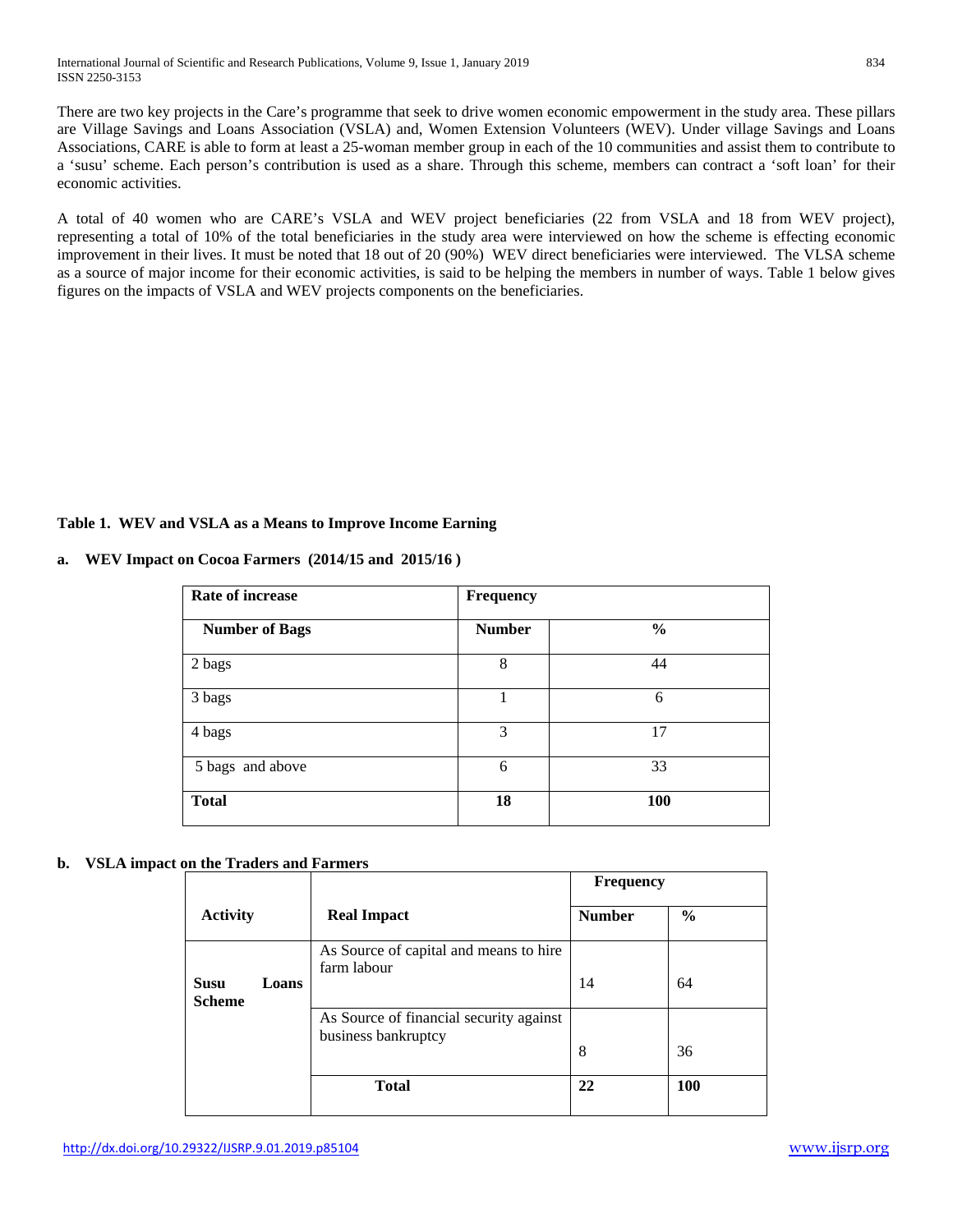The tables show how the respondents from VSLA and WEV project of CARE reacted to the question of "What benefits have you received…" "What change has the benefits received from CARE projects brought in your life?" Table 1a above shows the number of WEV respondents and how WEV as project benefits the respondents. The project covers 20 women found in 10 communities in Amansie West District. Through Ministry of Food and Agriculture (MOFA) expertise, it trains the women on best practices in cocoa farming through the use of cocoa demonstration farms found in each of the 10 communities. These Women, Extension Volunteers (WEV), are to retrain other women on modern techniques in cocoa farming. The rate at which the project intervention is helping these women has been quantified into the number of cocoa bags each of them earned between the year 2014/2015 and 2015/2016 cocoa seasons. About 44% (8) of the WEV respondents had their cocoa yield increased by 2 extra bags between the 2014/2015 and 2015/2016 cocoa seasons. In the same period, 33% (6), of them had an increase of 5 bags or more.

Table 1 also indicates the rate at which the intervention helped to increase the income levels of women cocoa farmers. However, further check from focus group discussion show that the least cocoa beans harvested by the WEV respondents in the year 2015/2016 cocoa season was 6 bags (increases from 4 bags in the previous year to 6 bags in the following year) and the highest was 20 bags (increased from 15 to 20 bags). Thus, using Gh₵ 450 (price per bag of cocoa), it can be said that the income of these women's income, if they solely rely on the cocoa, is between Gh₵ 2,700 and Gh₵ 9,000 per year or, between Gh₵ 225 and Gh₵750 per month. The difference in the number of yield increase was due to two reasons. It was learnt from the MOFA officer I talked to that in a situation where the size of the farms are the same, the yield can be different. Also, differences in the adoption of the techniques taught by the individual farmers also led to differences in yield. This confirms the assertion made by Caplan (1985) that different women have different ability levels to convert any empowerment intervention to different levels of empowerment. What it means is that inequality, needs to be tackled from individualistic and not in heterogeneous. If not mass education will still widen the already existing gap. It can be inferred from the promotion of cocoa yield production among women groups in Amansie West District of Ghana that even though they all receive the same empowerment intervention, other factors such land fertility, farm sides and ability to absorb the intervention led to difference in yields.

From Table 1 a, a total of 64% of VSLA respondents said they rely on the scheme to hire the services of the farm labours to carry out their farming activities. Thus, these women do not depend on men or family members for such supposedly 'men's work' in the farm. Close to 30% of the VSLA respondents did indicate that the scheme gave them assurance and a source of security against bankruptcy in their trading business. "With VSLA, I am now not afraid of bankruptcy, I do have reliable capital source" (A 40-year old woman beneficiary). The question is, do these women have control over their cocoa business? In table 2, a probe question was asked to ascertain the role of husbands in these women's cocoa businesses

| Who<br>manages | clients<br><b>WEV</b><br>Farms) | (Cocoa        | <b>VSLA</b> clients<br>(Farming/Trading<br><b>Activities</b> ) |            | <b>Total</b>     |      |  |
|----------------|---------------------------------|---------------|----------------------------------------------------------------|------------|------------------|------|--|
|                | Number(A)                       | $\frac{0}{0}$ | Number(B)                                                      | $\%$       | Number $(A + B)$ | $\%$ |  |
| <b>Husband</b> | 14                              | 78            | 9                                                              | 41         | 23               | 58   |  |
| <b>Self</b>    | 4                               | 22            | 13                                                             | 59         | 17               | 42   |  |
| <b>Total</b>   | 18                              | 100           | 22                                                             | <b>100</b> | 40               | 100  |  |

**Table 2 VSLA and WEV beneficiaries' Business Management Status**

From Table 2, a close to 78% of the WEV respondents have their cocoa business controlled and managed by their husbands. They did indicate that their husbands are the managers. It is interesting to note that those who control their own cocoa business (about 22%) do not have husbands. This is attributed to the accepted perception that cocoa business is difficult to be handled by women alone. On the other hand, majority of VSLA respondents seem to have control over their business. About 59% of them manage their own businesses and the loan they take whilst 41% have their loans and businesses controlled by their husbands. In total, only 42% of the CARE clients who responded have control over their businesses whilst the majority, 58% of them have their businesses controlled by the husbands. What it means is that women in the study area find it difficult to control and manage cocoa business as compared to those who are engaged in trading activities in VSLA project. Thus, even if the project helps to increase the income levels of women in the WEV project, it cannot be guaranteed that women in WEV have financial independence.

<http://dx.doi.org/10.29322/IJSRP.9.01.2019.p85104> [www.ijsrp.org](http://ijsrp.org/) This findings partially confirms the work of Rahman (2013). Rahman found out that "the economic dependency of woman is built into the structure of property relations which are dominated by man" (p. 12). However, figures from women in VSLA, show that majority of the traders do control their businesses. Figures from VLSA shows that without the help of men, women can better manage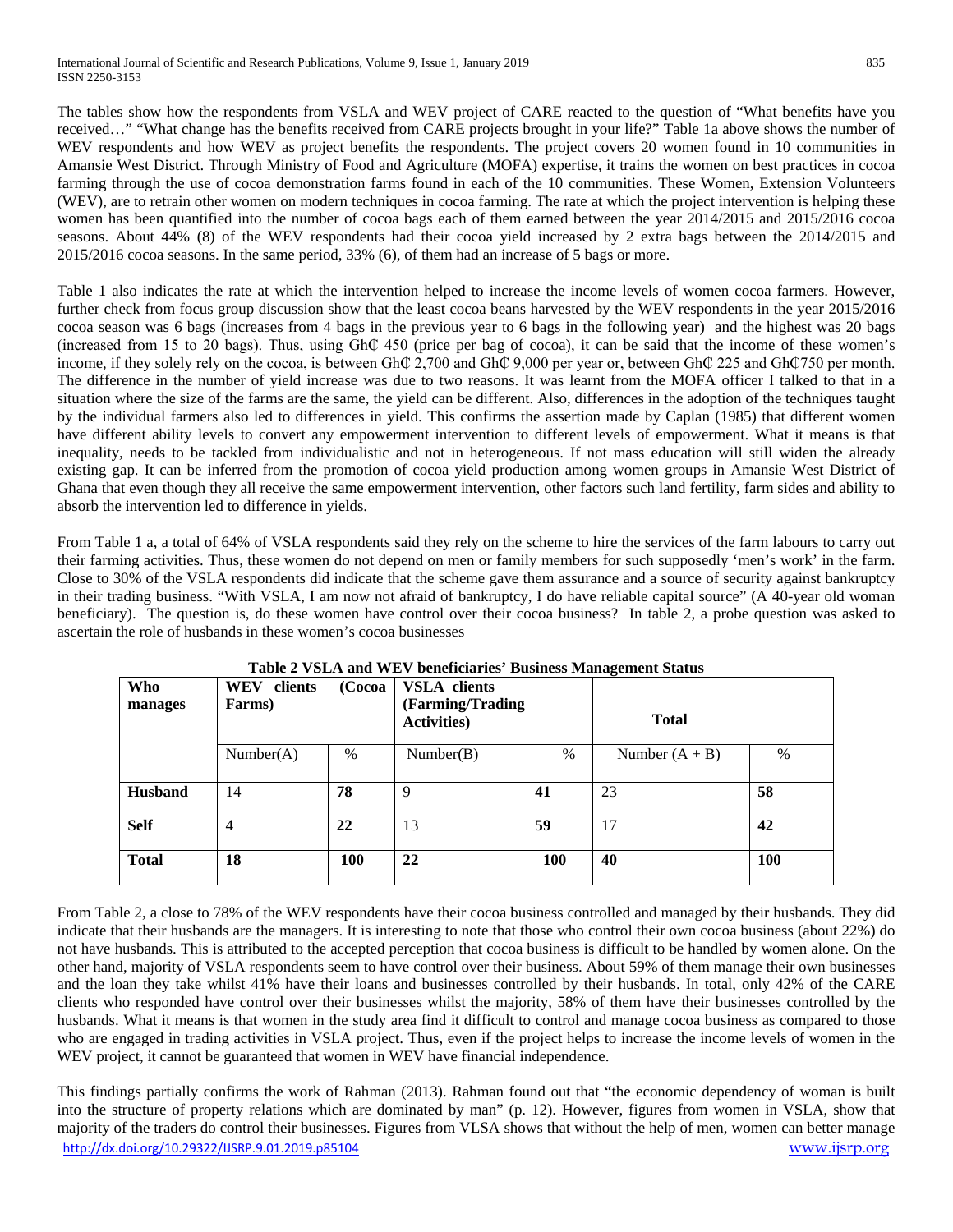jobs which they have absolute control over them. Putting the figures of VLSA and WEV together, it indicates that women can be independent economically if they have the skills and control over the work they do. Thus, it is clear here that when women's confidence levels in jobs perceived to be men's jobs are boosted through well designed programme, women can go into such jobs and perform. Therefore, what programmes and projects should be seen doing is to prepare women to have skills and confidence over the so called men dominated jobs. Figures and interpretations from WEV also mean that the planners and world women empowerment bodies always plan how to support women and not how to develop power within women because they take structuralist perception that sees the existing programmes and projects to women empowerment as an attempt to regard one part of social structure as perpetually weak which needs to be supported. It also confirm my central theme that the available programmes are coming from deficit thinking point of view. As women in WEV only work for the men to control the resource at the end of it all, the effect is that these women only increase their work load but cannot control the cocoa resource.

### **4.1.2 CARE International's Political Empowerment Strategy**

In the political empowerment, CARE seems to have few strategies to handle it. The NGO rely on the existing structures and institutions to create awareness on women's political rights. According to the Project Director of CARE in Kumasi area, CARE believes in the sensitization and building of women's confidence as a key tool to get women involved in politics. However, from women focus group discussion held in the various communities, those CARE women respondents who are into politics developed interest in politics not from the programmes and interventions they received from CARE or any other organisational body, but from their various homes. In Amansie West District, the NGO does form women groups and give them skills in public speech. It organises political fora and sensitisation programmes for them to uplift their political confidence. CARE has strengthened Gender and Child Protection Committees in every community it operates. There are 11 members in each group. Apart from their social functions, these groups are also sensitised politically to take part in both local and national politics. In the last 24 months, (since 2015) CARE through these groups has been organising District Assembly Engagement Fora. In these fora, the District Assembly sittings are moved from the District capital, Manso-Nkwanta to the remote communities where CARE operates. All the Assembly members, Heads of Departments, District Chief Executives, Coordinating Directors and all other District Assembly Machineries are brought to the door steps of these women.

The impacts of these moves from the CARE International are supposed to boost the confidence levels of the rural women in involving themselves in politics, both locally and national. It is also intended to educate them on their political rights. A check from these women political rights and confidence revealed that majority (63% of them) do not want to go into politics.

The major reason given by those who said they are not into party politics is that politics in Ghana is men's business and not a woman's one. They explain this to mean that it needs a lot of muscles and money. "Whom am I to vie for MP position in this constituency, it is for men not women" (A 46-year old political party's woman organiser). From focus group discussion, it came to light that the two main factors that discourage women in these rural communities to enter into politics are the women's low educational levels and huge money involvement in Ghana politics. From the literature what other study has established is that women political rights are hindered by the low education among girls (UN women, 2014). In the year 2010, Capaity.org published in its Issue 40 editorial that women are afraid of hot contest and high political tensions and that put them off from politics. Ghana women's political empowerment is hindered by monetisation and low educational levels among women

#### **4.2 How LEAP as a Ghana Government's Programme Empowers its Beneficiaries in Ghana**

Unlike CARE which has social, economic and political means of empowering women, LEAP is a programme for livelihood empowerment against poverty. The programme offers the physical money to its beneficiaries to give economic empowerment. There are four categories of women who can qualify to be given LEAP. These are: persons with severe disability; orphan children in the community; persons above 55 years without regular income and the indigents. The money is given to them direct, 'cash in hand'. According to the officials, the money ranges from 64 Ghana cedis (for one beneficiary), 76 Ghana Cedis (for two persons in a household), and 88 Ghana Cedis, (for three persons in a household) to 106 Ghana Cedis (for four persons in a household) per every two months.

A total of 43 beneficiaries from two districts were interviewed on how LEAP helps them in their economic lives and what they expect from the LEAP. Table 4 below shows the number of LEAP respondents and the total amount of cash each receives per month.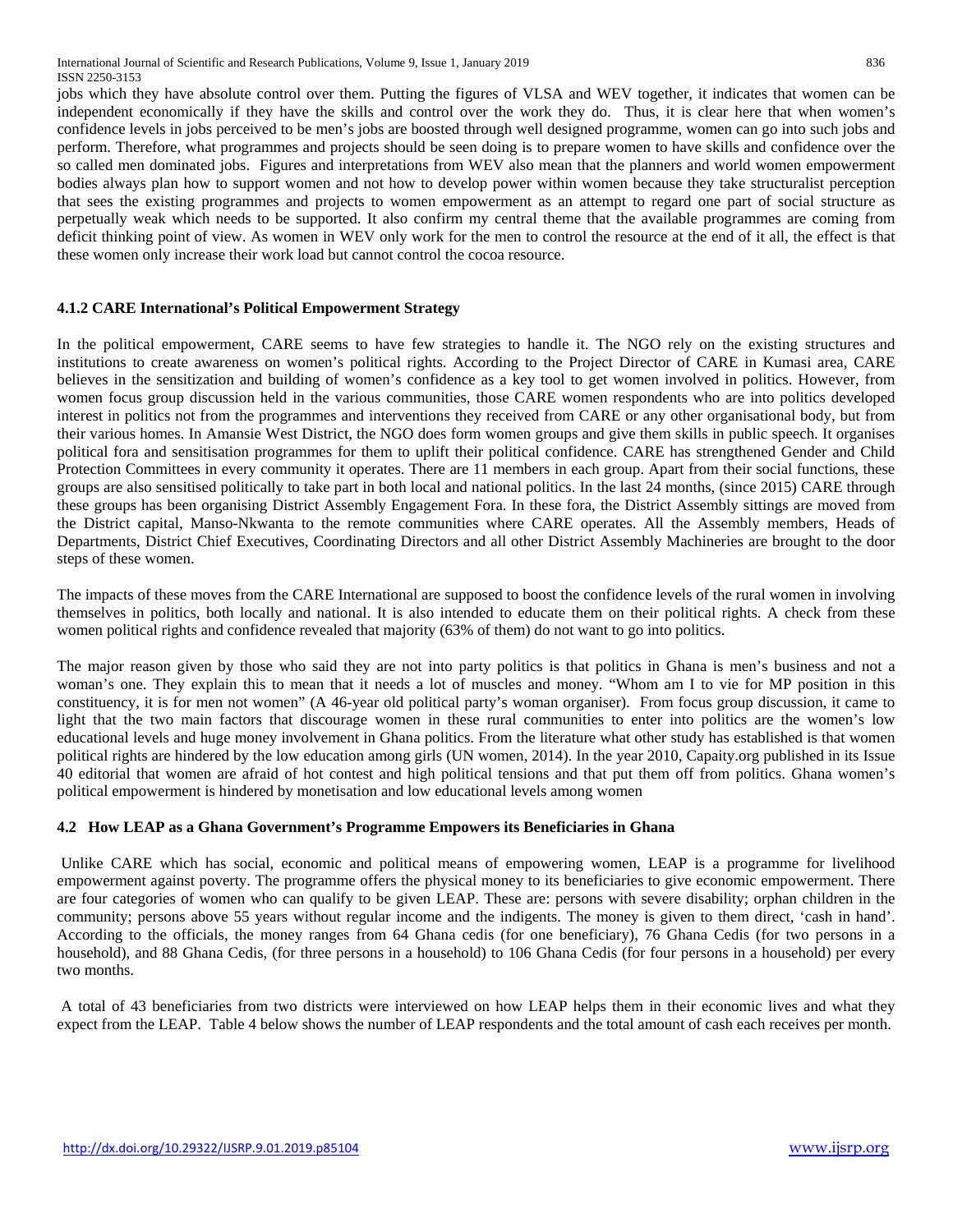| Per Two<br>Amount<br>$(Gh\mathbb{C})$<br>Month | <b>Amount Per Month</b> |              | <b>Actual Amount per</b> |      | <b>Frequency</b> |               |
|------------------------------------------------|-------------------------|--------------|--------------------------|------|------------------|---------------|
|                                                |                         |              | <b>Head per month</b>    |      | <b>Number</b>    | $\frac{6}{6}$ |
|                                                | GhC                     | $\mathbb{S}$ | GhC                      | \$   |                  |               |
| 64                                             | 32                      | 8            | 32                       | 8    | 7                | 16            |
| 76                                             | 38                      | 9.5          | 19                       | 4.75 | 18               | 42            |
| 88                                             | 44                      | 11           | 14.7                     | 3.7  | 6                | 14            |
| 106                                            | 53                      | 13.23        | 13.25                    | 3.31 | 12               | 28            |

**Table 3 LEAP Benefits**

Table 3 gives indication of amount of money a household takes per every two months as means to empower women against poverty. The highest amount of money a household can receive is 106 per two months (53 Ghana Cedis per month). To qualify for such amount, a household must contain 4 members who fall under any of the four categories that qualifies a person to be served under LEAP. In reality, each person receives Gh $\mathbb{C}13.25$  per month or \$3.31 per month (Gh $\mathbb{C}4$  is equal to \$1). It must be noted that this amount paid to LEAP beneficiaries is not regularly received in each month. This is the highest nominal amount of money one can receive under LEAP programme, whose aim is to support the poor to earn a living. Looking at the amount each person is supposed to receive each month, it is clear that if the household contains only one member of LEAP beneficiary, the person is entitled to Gh₵32 per month. This amount decreases as the number of beneficiaries increase in a household. From the table, only 16% of the beneficiaries do receive Gh₵ 32 per month. About 84% of them receive between Gh₵19 and Gh₵13.25 per month. It can be argued that the amount given per month, if it is to be spent on food alone, can last an individual for one meal for children under 18 years and a snack for the adult. When the beneficiaries of the LEAP were asked if the intervention has brought any change in their lives, the responses were that the money is either used on food or save to support businesses as presented in the Table 4 below.

| Table 4<br>What the LEAP Clients Use the Money for |               |               |  |  |  |
|----------------------------------------------------|---------------|---------------|--|--|--|
| <b>USES</b>                                        | <b>Number</b> | $\frac{0}{0}$ |  |  |  |
| Save to support business                           | 10            | 23            |  |  |  |
| For food                                           | 33            |               |  |  |  |
| <b>Total</b>                                       | 43            | 100           |  |  |  |

From the Table 4, 77% of the LEAP respondents do spend the money on food. It is only 23% of them who are able to save and use it as a working capital to expand their porridge businesses. It is significant to note that 80% of these individuals – those who can save (8 out of these 10 women) did indicate that they have husbands who contribute to their up keeping. As the women confirmed that they have supports from husbands and children, they did confirm that the mode of selection is highly under political influence. Various offices of social welfare which manage the programme lamented that most beneficiaries do not deserve it. However, due to their affiliation to the ruling government, they were enrolled in the scheme whilst most of those who were supposed to enjoy were left out. During focus group discussion, the women groups from all the three districts covered did indicate that the capitation policy in the NHIS renders the card useless in accessing healthcare delivery.

It is significant to note that the amount given per month, as some of them indicated that the money is spent on food alone, can last an individual for one meal for children under 18 years and a snack for the adult. This confirms the findings of a study which suggested that the impact of LEAP on household consumption is essentially zero, likely due to the irregular payment, meagre nature of the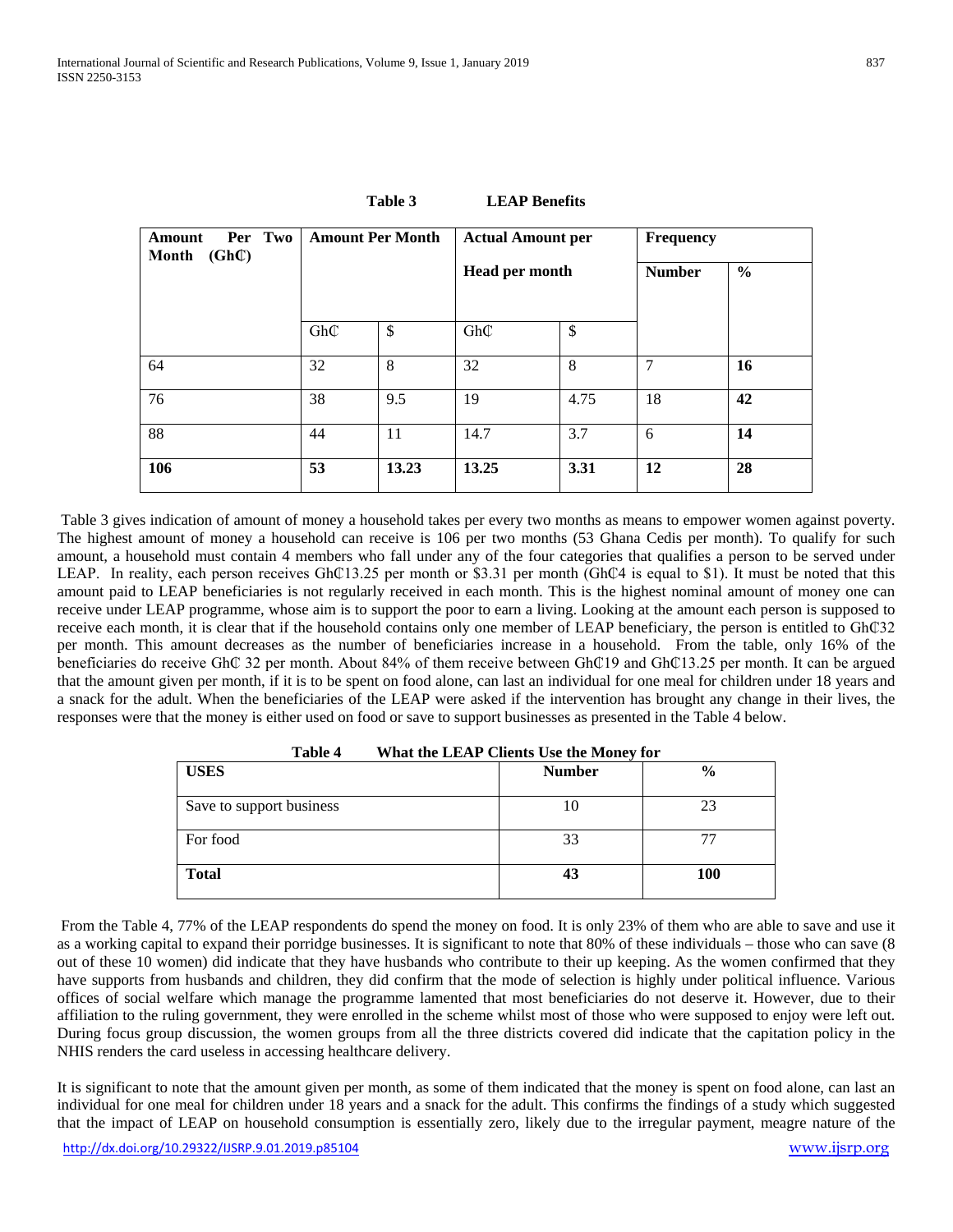payment when made, and low level of the benefits (Honda, et al 2013). One would not be wrong to conclude from the LEAP figures that LEAP does not empower anybody in any form. First, the impact of LEAP on poverty eradication is almost nil. This is because an amount per month per head can only offer an individual a snack or a meal. To narrow it down to amount per head per day (between \$0.30 to \$0.11 per day), confirms the findings of a study which suggested that the impact of LEAP on household consumption is essentially zero, likely due to the irregular payment, lumpy nature of the payment when made, and low level of the benefits (Honda, et al 2013). It can therefore be concluded that, LEAP benefits as it stands now, cannot help its beneficiaries to fight poverty from any angle. LEAP fails to serve as a livelihood empowerment against any form of poverty among these women.

LEAP as a programme to empower the poor in this direction, seems to have failed to consider any of the principles needed to be considered in developing an empowerment programme as outlined by Oxaal and Baden (1997) as follows:

The process of empowerment should not be confined to one area of development activity due to multifaceted character of empowerment. Hence, different aspects of empowerment (e.g. political, economic, social, legal) should not be addressed in isolation but rather there should be linkages between different aspects of empowerment in programme planning and implementation.

LEAP seems to focus on livelihood '*empowerment*'. From the above Oxaal and Baden's (1997) principle, LEAP seems not to agree with it. Oxaal and Baden's (1997) also asserted that:

• The participation of women in planning at all stages is essential if development programmes are to be empowering. Steps need to be taken to involve women right from planning stage. Participation fora may provide an opportunity for facilitating a process of a group or community's own analysis of need and means for transformation. This will be most useful if the indicators should be generated through a participatory process.

The implementers of LEAP admitted that the programme was designed through a top-down approach. It did not offer any room for the beneficiaries to make input in addressing their needs during programme designing stage. When the client respondents were asked what they would have wished to be included in the programme, about 71% said they would have wished that at least one of their children is sponsored to the university level. Others said they wish the programme will be able to offer them capital to trade. Thus, LEAP does not address the core need of the beneficiaries.

### **Conclusions**

The actual needs of women in the study area which this study identified include *social protection* which was found to be depending on the women's ability to have regular and effective income earning activities; have good education for their wards; and have financial muscles and confidence to compete with their male counterpart in local and national politics was not well addressed by any of the two intervention. This is because all that each provide are just mitigation measures. They also need *change in socio-cultural expectation* of women which put males ahead of females as both look for a level playing field to have equal opportunities and equality of resources. As the available programmes limit their efforts to the mitigation measures to assist the poor women and not to tackle the root causes of women disempowerment, it leaves a gap between what to be done to achieve the needs of these women and what the available programmes can offer.

- LEAP as a programme to fight poverty has completely failed the poor rural women. The programme's need assessment is poor. It does not apply any poverty eradication principle available. It has no positive effect on the poor rural women's income generation. It cannot also offer the poor rural women the basic needs such as food and shelter.
- CARE international seems to have better project to improve women income as compared to that of LEAP. However, it only gives supportive measures and not development of economic powers that has capability to lead women to controlling of available economic resources within the rural community thereby cannot empower to challenge the gender inequality status quo

From the forgone discussions, this study fundamentally argues that LEAP and CARE international effort in empowering women as a programme approach to empower women does not fundamentally change the status of women to operate as the status as men. Whilst it contributes to creating of awareness and supporting women, its contributions to changing social role stratifications and culturally dimorphic presentations is marginal. In terms of gendered approaches to communal life and social power relations, the approach has fundamental deficit because it does not aim to deal with the societal norms and other socio-cultural factors that fuel women disempowerment – the ground from which I see the root cause of women disempowerment. Even on the surface of what these programme and projects set out to provide to the beneficiaries, each of them does not effectively change lives of the beneficiaries to challenge the status quo. LEAP as empowerment programme that seeks to provide livelihood against poverty does not improve the incomes of the people, but rather it serves as an act of tokenism. Hence, the programme's interventions to effect economic empowerment do not challenge the status quo. CARE International which is also set out to provide sensitisation and creation of awareness on women's political and legal empowerment, as well as creating of wealth among the beneficiaries seems to offer the rural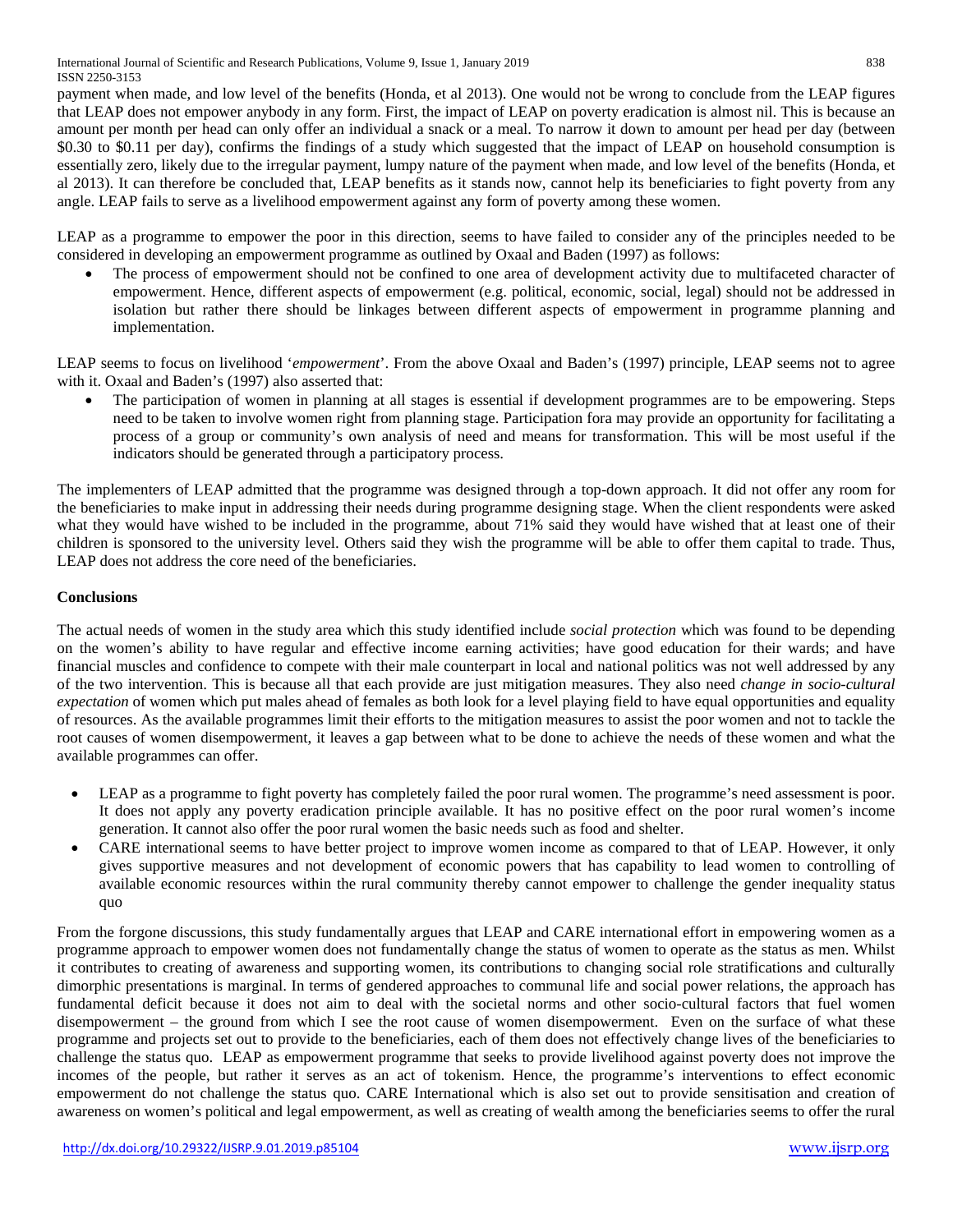International Journal of Scientific and Research Publications, Volume 9, Issue 1, January 2019 839 ISSN 2250-3153

women some level of economic relief yet the efforts are also mitigation measures which cannot give women power as they need to be as same status as men.

#### **Recommendation**

*Women empowerment Programmes and Projects approach must address the root causes of what disempower women.* A purposive women empowerment Programmes and must focus on addressing the root causes of what disempower women. For example, low education among women needs to be tackled from girl-child education Programme. A comprehensive Programme which shall deal with the causes of girl-child school dropout; and dealing with all forms of cultural practices that militate against girls' education among others as situational analysis may indicate. Low income among rural women working in the informal sector needs another comprehensive Programme that seeks to identify the basic causes of low income among these women. The ideal Programme should be a comprehensive and should be able to create the opportunity, provide skills, give capability to utilize the opportunity created and ensure controlling of the available resources generated.

#### **References**

[1] Blakemore, J. O., (1998). "The influence of gender and parental attitude on preschool children's interest in babies: observations in natural setting". *Sex Role*. 38(1- 2) 73 94

[2] UNDP, (2008). *Innovative approaches to promoting women's economic empowerment,* New York.

[3] UNDP, (2008). *UNDP Gender and Equality Strategy 2008-2011*. New York

[4] UNDP, (2014). *UNDP Gender and Equality Strategy 2014-2017, the Future we want: Right and Empowerment*. New York.

[5] Ridgeway, C., (1997). "Interaction and the conservation of gender inequality". *American Sociological Review*. 62:218-35

[6] Battliwala, S., (1994). "Empowerment of Women in South Asia: Concept and Practices" In.*Townsend, E. Zapata, J., Rowlands, P., Alberti and Mercado "Women and Power: Fighting Patriarchies and Power*" London, New York.

[7] Rappaport, J., (1987). "Terms of empowerment/exemplars of prevention: Toward a theory for community psychology". *American Journal of Community Psychology,* 15(2), 121-148.

[8] UNDP, (1995). *Human Development Report 1995,* Oxford University Press, Oxford.

[9] Handa, S., Park, M., Darko, R., Osei-Akoto, I., Davis, D., and Diadone, S., (2013). Livelihood Empowerment against Poverty Impact Evaluation, Carolina Population Center University of North Carolina

[10] Awumbila, M. (2001). "Women and Gender Inequality in Ghana: a Situational Analysis" In Tsikata (ed.) *Gender Training in Ghana: Politics, Issues and Tools.* Woeli Publishing services, Accra

|  |  |  | [11] Tsikata, D., (ed.) (2001). Gender Training in Ghana: Politics, Issues and Tools. Woeli |  | Publishing Services, Accra. |
|--|--|--|---------------------------------------------------------------------------------------------|--|-----------------------------|
|--|--|--|---------------------------------------------------------------------------------------------|--|-----------------------------|

[12] Risman, B. J., (2004). "Gender as a Social Structure: theory wrestling with Activism" *Gender and Society*. 18(4)429-45. Roald,

[13] Lorber, J., (1994). *Paradox of Gender*. New Haven, CT Yale University Press.

[14] Edward, A., (1983). ["Class in Itself and Class against Capital: Karl Marx and His Classifiers"](http://www.jstor.org/stable/3227396) Canadian *Journal of Political Science* 16 (3): 577–584.

[15] Dye T. R, (1996) (8th Ed.) *Power and Society, An Introduction to the Social Science.* Harcourt Brace New York.

[16] Bruegal, I., (1979). "Women as reserve army if labour: A Note on Recent British Experience" *Feminist Review*, No.3

[17] Althusser, L., (1971). *Ideology and Ideological State Apparatuses Lenin and Philosophy and Other Essays*

[18] Liversey, C. and Lawson, T., (2008*). AS Sociology foe AQA* (2nded.) Cambridge University Press.

[19] Valencia, R.R. (Ed.). (1997). *The Evolution of Deficit Thinking: Educational Thought an Practice.* London: The Falmer Press

[20] Gorski, P., (2008). The myth of the culture of poverty. Educational leadership, 67(7), 32-36

[21] Ryan, W., (1971). *Blaming the victim.* New York: Vintage.

[22] Acker, J. (2006). "Inequality Regime: Gender Class, Race in Organisations" *Gender and Society:* 20 pp.441-464 SAGE Publications

[23] Figart D. M.; Mutari, E. and Power, M., (2002). Living Wages, Equal wags. London

[24] Pierce, J. L., (1995). *Gender Trials. Emotional lives in contemporary law firms*. Berkeley: University of California Press.